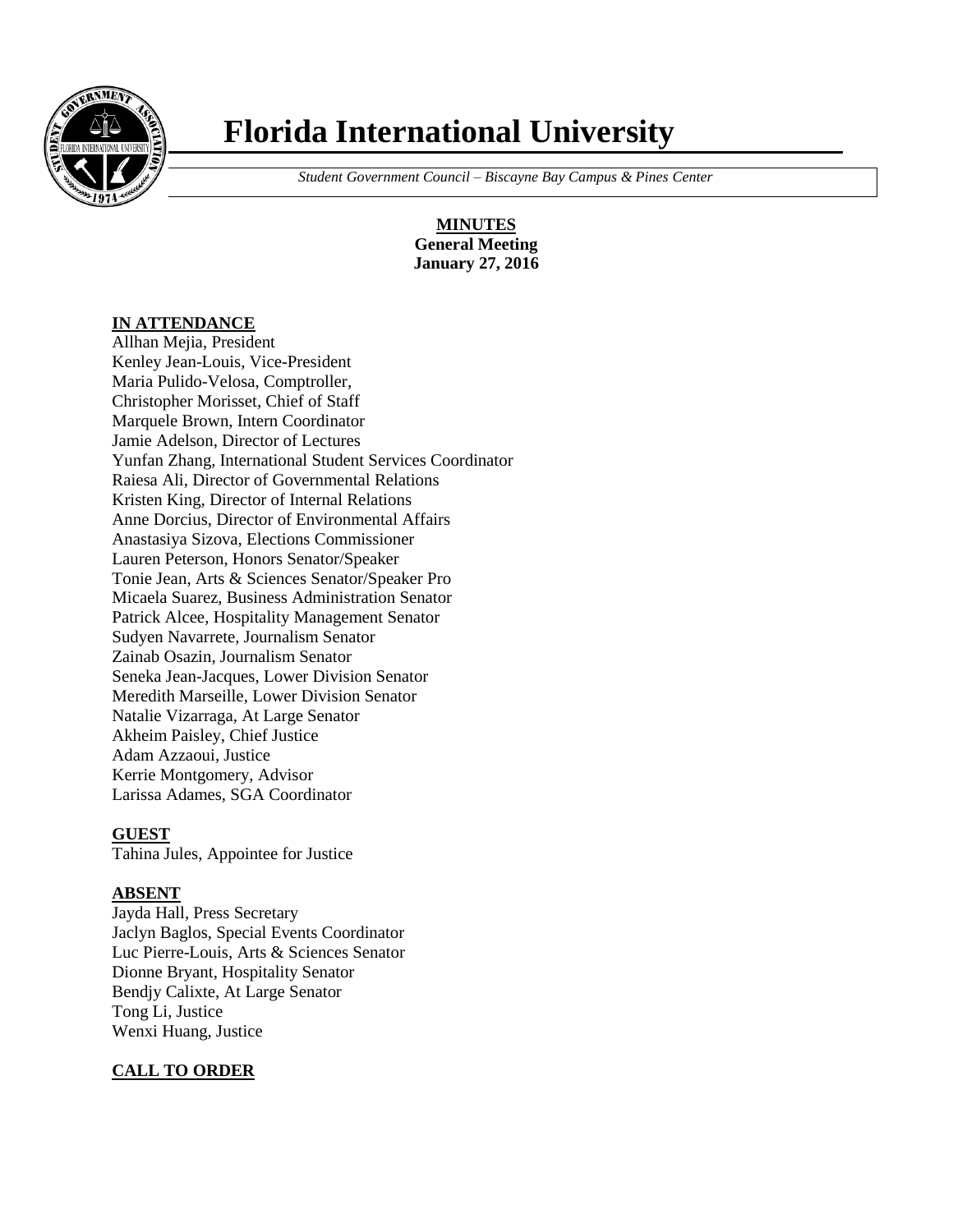The Student Government Association (BBC) held a General meeting on January 27, 2016 in WUC 221. The meeting was called to order at 3:39 p.m. by President Mejia, who presided over the meeting in its entirety.

### **PRESIDENT'S REPORT**

- President Mejia said its "budget season," therefore, he, Kenley, Maria and Lauren, will be attending multiple hearings and deliberations over the next month.
- Additionally, he introduced and welcomed Kerrie Montgomery, the Director of Campus Life, as she has become the new SGA advisor.

## **VICE-PRESIDENT'S REPORT**

- Vice-President Jean-Louis said the Street Team is back and Kristen King is the new co-captain. Yesterday, she promoted the Town Hall meeting around campus.
- Vice-President Jean-Louis also said that the basketball game is tomorrow at 7 pm and Panther Power will be hosting a free shuttle.
- Additionally, Vice-President Jean Louis recently took over as a co-caption of the Relay for Life team with Marquele.

## **COMPTROLLER'S REPORT**

 Comptroller Pulido-Velosa elaborated about how the budget works, saying that SGA is responsible for deciding how the A&S fee get s distributed, by voting to allocate money to different departments. She implored council members to sit in on Friday's hearing from 9-10:45 am in WUC 221 if they want to learn more.

## **SPEAKER OF THE SENATE'S REPORT**

- Speaker Peterson reminded everyone that the Town Hall is next Monday from 2-4 pm and it is a mandatory event.
- Speaker Peterson also said that the senate is currently shifting a few members around in to different positions and that the Internal Affairs and RLJ chairs need to be filled.

## **CHIEF OF STAFF'S REPORT**

- Chief of Staff Morisset said the first cabinet meeting was held this Wednesday.
- Additionally, he said the Republican and Democratic debates will be aired in Panther Square on Feb. 25 and March 9.
- There will also be a meet and greet with council members from North Miami on March 10.
- Finally, Chief of Staff Morisset said he is working on planning something for Earth Day. So far, he has reached out to FIU Glades, the Ecology club and the Office of Sustainability, about having some sort of a panel either on April 19 or 21.
	- o President Mejia said he would like to have SGA plant trees in the butterfly garden on Earth Day. Chief of Staff Morisset said he is working on planning something to plant mangroves.

#### **ADVISOR'S REPORT**

• Ms. Montgomery said she had no report.

#### **COORDINATOR'S REPORT**

- Ms. Adames said the Student Leadership Summit is next Saturday and only three people from SGA have signed up so far.
- Ms. Adames said that she put a new to-do list in everyone's mailboxes and that office hours/class schedules need to be turned in as soon as possible.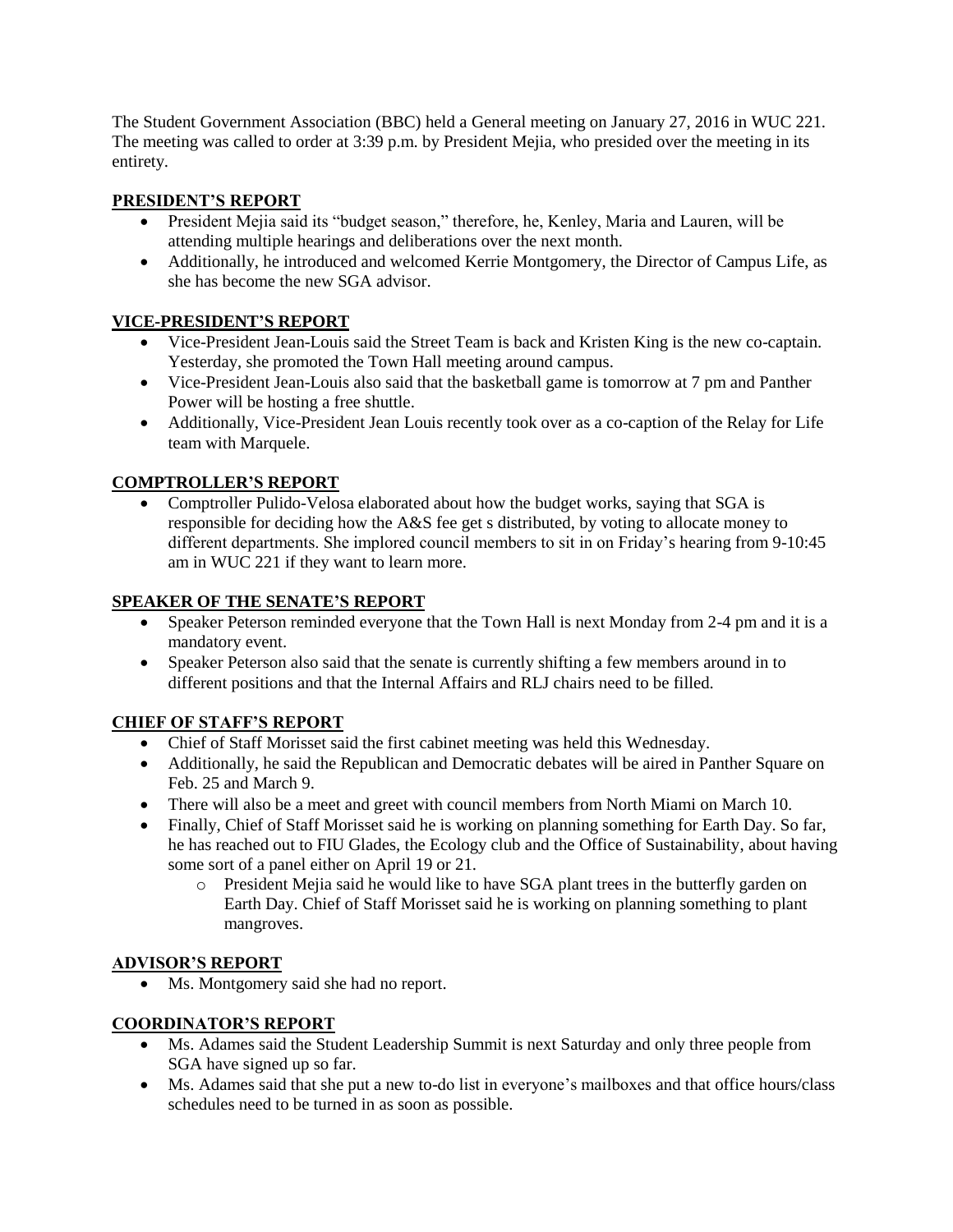- Ms. Adames said there will be a Rally and Tally lobbying opportunity on Feb. 11.
- Ms. Adames said Magda is going to have a Robert's Rules revamp soon.
- Ms. Adames announced that Elections Applications will be going out on next Monday. They will be due Feb. 19 by 5 pm.
- Finally, Ms. Adames reminded everyone that Day on the Bay will be held Saturday, Feb. 20.

Speaker Pro Jean moved to add Chief Justice Paisley to the agenda. Senator Suarez seconded and the motion passed unanimously.

#### **CHIEF JUSTICE'S REPORT**

 Chief Justice Paisley said he is in the process of filling all roles in the judicial branch and is looking to expand. He would like council members to let him know different ways they can utilize his branch.

#### **NEW BUSINESS**

#### **1. North Miami City Council**

 Director Ali said she would like to get council members to start attending North Miami's city council meetings to show interest in the city and eventually create a partnership.

## **2. FIU Day**

• Director Ali said Governmental Relations wants SGA's help to create hype through social media to promote FIU Day.

#### **3. Class Survey**

- Vice-President Jean-Louis said the class survey has been revamped. So far, it allows you to choose if you are a bio or chem major (both from the School of Arts and Sciences) and to designate whether you are a lower or upper classman. The survey allows you to peruse all classes offered from the class directory, to indicate a need for particular classes at this campus.
- President Mejia said Vice-President Jean-Louis can come present the final product to the senate and cabinet meetings before its ready to go live on Feb. 10, to receive final feedback.

#### **4. Justice Appointment**

 Tahina Jules, a freshman and nursing major, presented herself for the justice position. When asked, the candidate said she feels she can learn the Elections Code in time before elections, can learn on the job, can remain unbiased and is willing to attend any meetings.

Senator Suarez moved to appoint Tahina Jules for the Justice position. Speaker Pro Jean seconded and the motion passed unanimously.

#### **Discussion**:

Senator Osazin said she feels Tahina's public speaking could be improved.